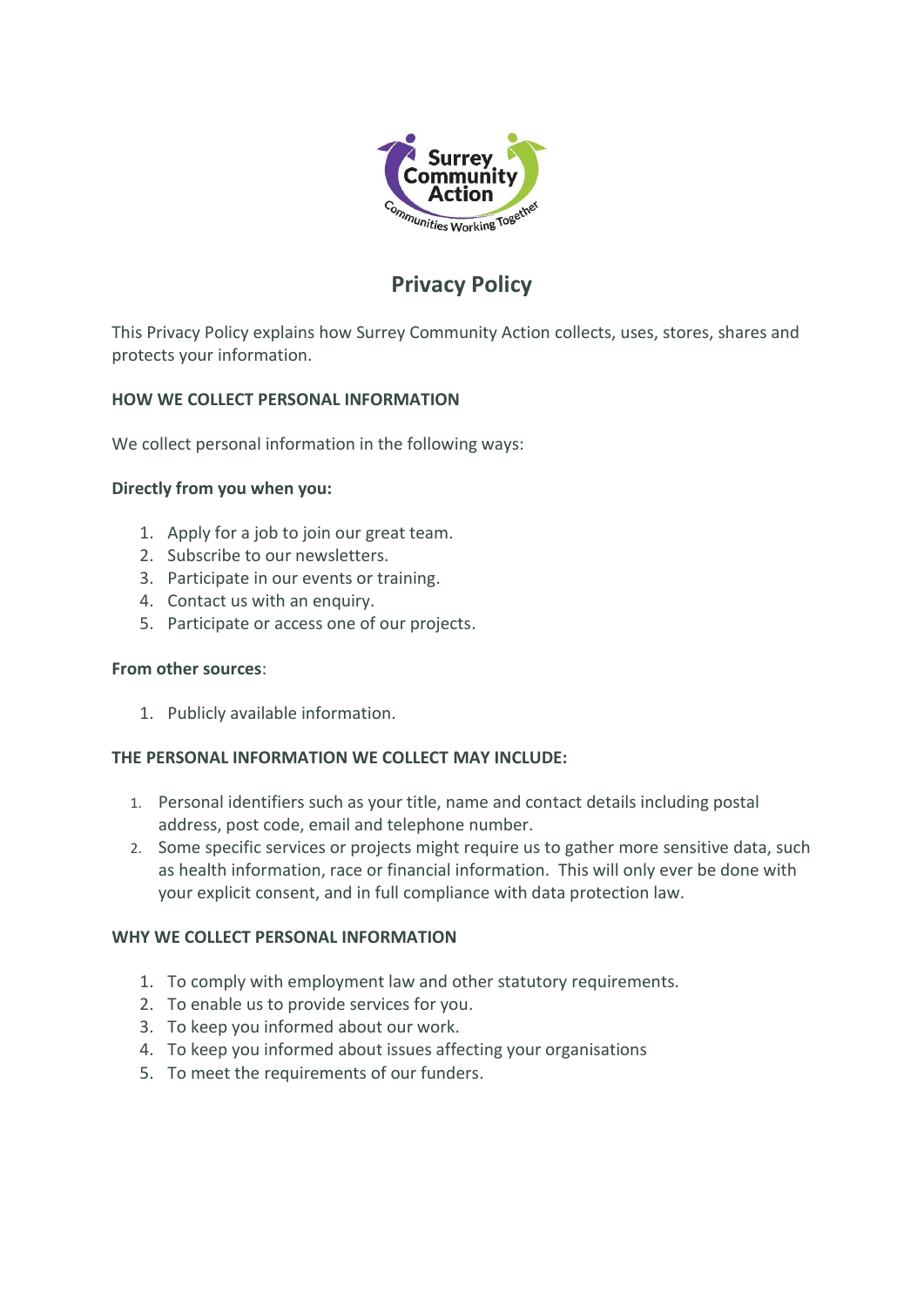## **HOW WE USE PERSONAL DATA**

We use the information you give us to respond to enquiries submitted or to provide services to beneficiaries, statutory organisations and organisations within the Voluntary, Community, Faith and Social Enterprise Sector.

We may also process your personal information for our legitimate interests- that is, in order to facilitate the management of our business. This includes some or all of the following purposes:

- To enhance, modify, personalise or improve our services for the benefit of the people we support
- To provide postal and/or email communications which we think will be of interest to you.

Whenever we process data for these purposes, we will ensure that we always keep your personal data rights in high regard and take account of these rights, as listed below:

The General Data Protection Regulations give you the following individual rights:

- 1. **Right to be informed** about the information we hold and what we do with it.
- 2. **Right to access** copies of the personal information that Surrey Community Action holds about you.
- 3. **Right to rectification**, should there be errors or changes to your data.
- 4. **Right to erasure**, such that Surrey Community Action stops using and removes your personal information (except if overridden by legal obligations).
- 5. **Right to restrict processing**.
- 6. **Right to data portability**.
- 7. **Right to object**.
- 8. **Rights related to automated decision making including profiling**.

More information on your rights is available from the **[Information Commissioner's Office](https://ico.org.uk/for-organisations/guide-to-the-general-data-protection-regulation-gdpr/individual-rights/)**.

Please bear in mind we may need to retain some, minimal information in order to respect your request to be excluded from processing, or when we have another legal obligation to do so.

To request access to your data or inform us of changes, please contact us as below.

#### **HOW LONG WE KEEP YOUR DATA**

The length of time we hold your personal information for varies depending on the type of information and its use. Surrey Community Action will only keep your personal information for as long as it is necessary to provide the services that you have requested, or for other essential purposes such as complying with our legal obligations, resolving disputes and enforcing our agreements.